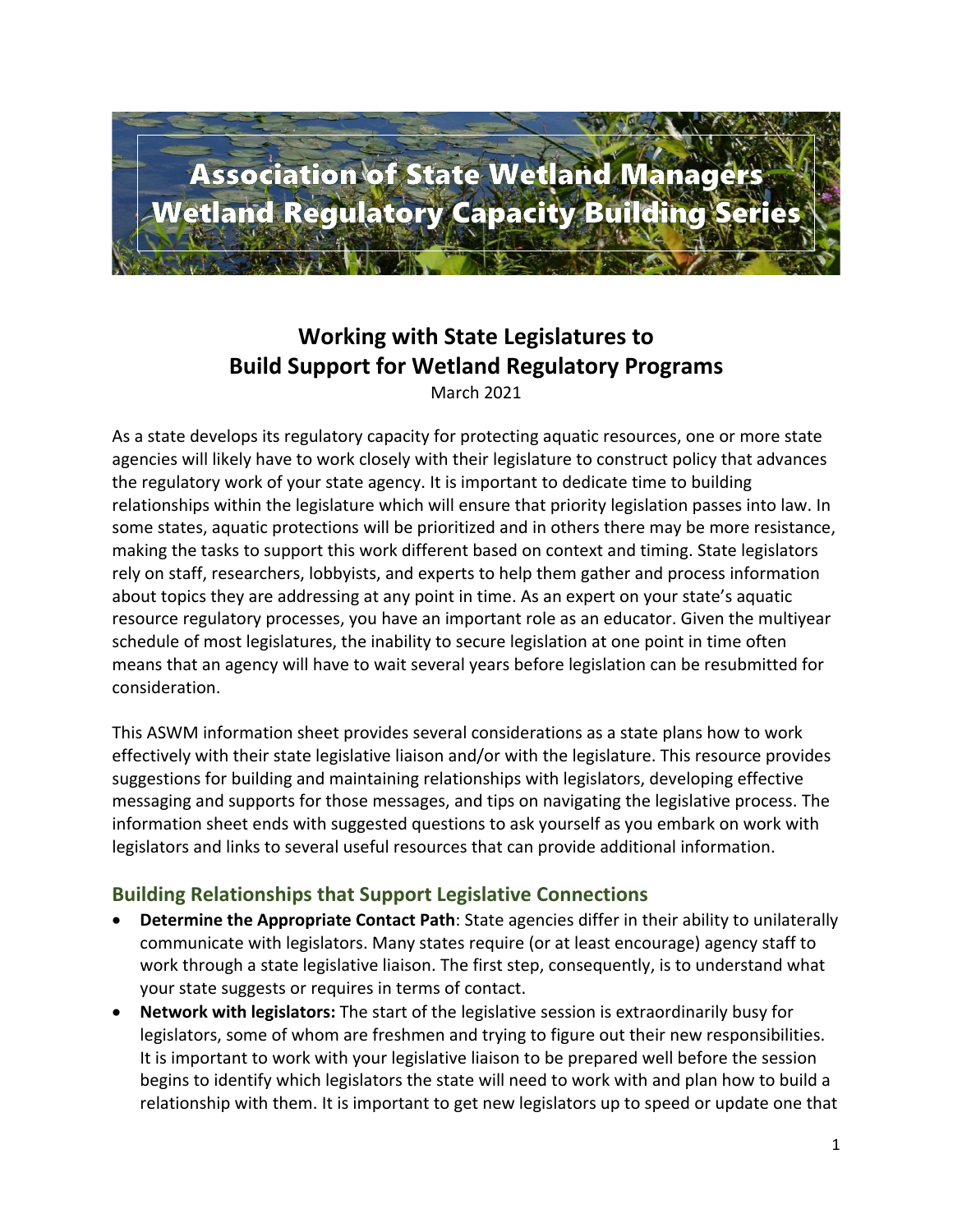you have been working with on what has happened since they last met state staff. If you can, tips include meeting over coffee with committee chairs, talking with leaders from both parties about shared priorities, connecting with the legislative office of your state's governor. The more people who know who you are, the qualifications of your agency and the key points of what you are seeking to accomplish, the better. Suggestions for improving relationships with legislators include:

- o Be well prepared for your discussions.
- o Provide a written statement with all verbal presentations.
- o Make letters and e-mails formal, specific, and concise.
- o Do not berate or argue with your legislator when you disagree.
- $\circ$  Thank the member for the time spent with you and express a desire for further discussion.
- **Build trust with staff:** One of the best ways to connect with legislators is through their staff. Staffers are often gatekeepers for individual members and may have been in the legislature for longer than the representative. Veteran staffers often understand the levers of power better than freshmen lawmakers and can help you navigate the system.
- **Develop a strong working relationship with your legislative liaison:** Staff may not be aware that your state has a legislative liaison. Connect with your liaison and make them aware of your agency's work and plans. If the liaison is willing, work with them to assist you in developing and delivering agency messages and connecting you with the legislators and subcommittees from whom you are seeking support.
- **Network with nonprofits**: Science-based nonprofits often have shared interests and priorities with state agencies. To the extent that these nonprofits know your message, they may be able to repeat your message when they engage their members as well as the legislature.
- **Discuss with stakeholder groups:** If you are working with stakeholder groups, provide them with consistent messaging for legislators with whom they may interact.
- **Work to Manage Perceptions**: Carefully craft your message to address the range of viewpoints and avoid any potential or known misperceptions. It is also important to manage the image of your agency to ensure your agency is perceived as nonpartisan and science-based.

#### **Connecting with a Legislator**

**There are many useful resources available on how to connect with a legislator. The following information has been adapted from Washington State's [Citizen Guide to Effective](https://leg.wa.gov/LIC/Documents/EducationAndInformation/Citizen%20Guide%20to%20Effective%20Participation.pdf)  [Participation:](https://leg.wa.gov/LIC/Documents/EducationAndInformation/Citizen%20Guide%20to%20Effective%20Participation.pdf)**

• **Arrange a personal visit.** The most effective way to connect with a legislator is to meet in person. Call the legislator's office, introduce yourself, tell the legislator or the legislative assistant what you would like to discuss, and make an appointment for a visit. If you plan a visit, be prepared for your discussion. Know what you want to say, be factual, and make your comments as brief and specific as you can. If you do not know something, be willing to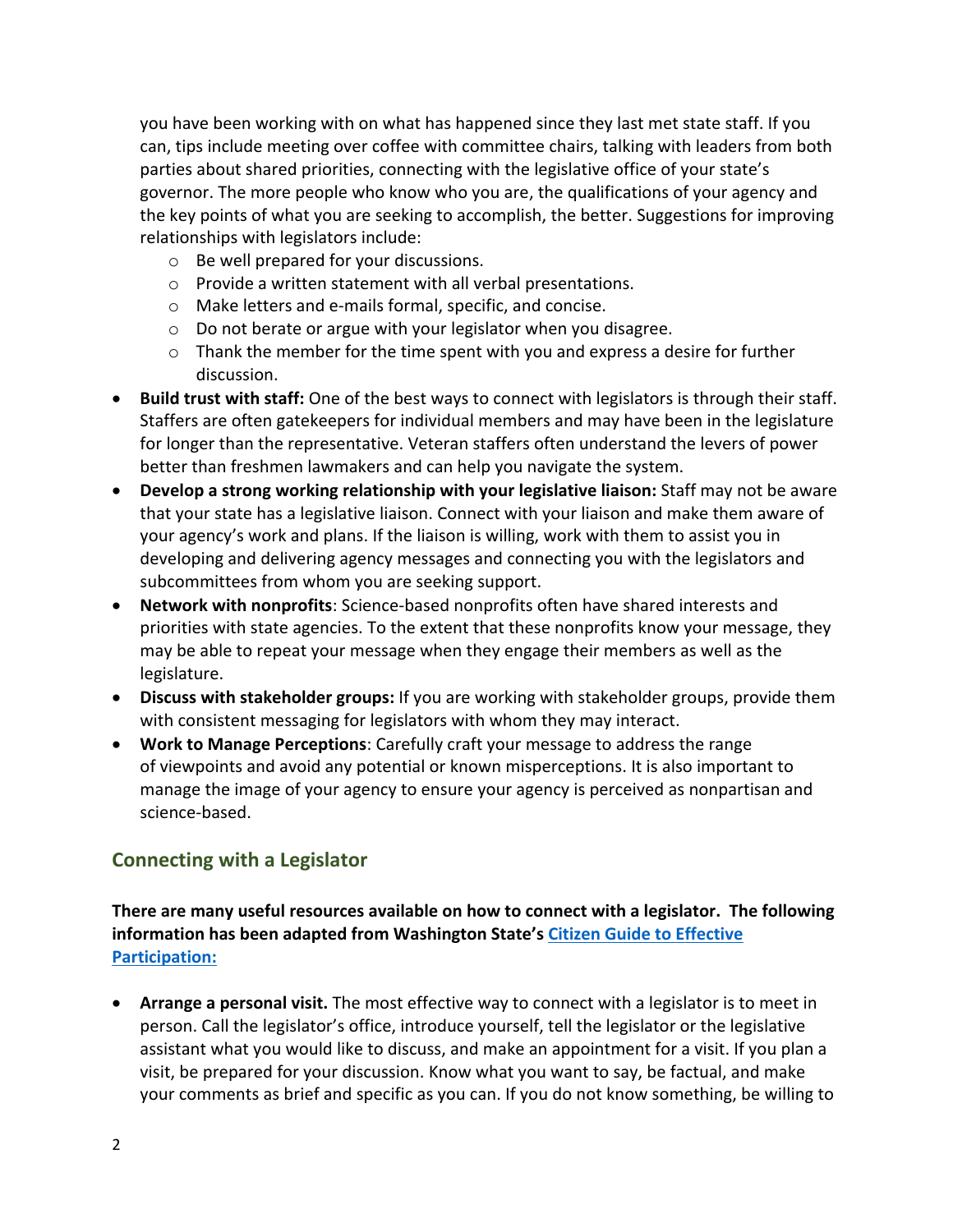admit it and offer to follow up with more information later, which is also an avenue for further discussion. Be certain that you have the support of your Governor or corresponding tribal executive.

- **Write a letter:** Express your views and request the member's attention through the mail. Make your letters brief, to the point, clear, and formal. Include your mailing address and phone number so the legislator knows where to respond.
- **Send an e-mail:** Like letters, e-mails should be brief, to the point, clear, and formal. Include your name and mailing address, as well as your e-mail address, and let the legislator know how you would prefer to be contacted.
- **Testify before a committee:** Make your views and positions known by testifying before a committee that is having public hearings on an issue or bill.

## **Developing Messages that Connect with Legislators**

- **Have a clear ask**: When communicating with legislators, their staff, allied nonprofits, the governor's office, and the press make sure you use simple, clear language that leaves little room for confusion. Effective messaging will leave all involved parties with a clear understanding of what you want and why you want it. If you are hoping for a budget increase, be ready to explain what the funds will be used for and if this investment from the state will allow your agency to leverage federal funds. If you are avoiding budget cuts, have talking points prepared explaining how your agency will have difficulty meeting its mission without those critical funds.
- **Keep It Simple:** Legislators have very busy schedules and have little time to focus on any one issue or concern. Spend time developing a 1 - 3-page brief with the key points that you want them to understand – the problem that needs to be addressed, who is affected, the impacts (and if possible, the financial implications of inaction), the potential solutions and the one you advocate. For the advocated action, include the key elements, what is required to implement it and the costs and benefits of adopting it.
- **Find a Way to Help the Legislator have a "Win":** Legislators often like to be seen as heroes for a good cause and a cause that can win. Provide legislators with the messaging and tools (maps, pictures, etc.) that will help them win for this good cause on the senate or house floor and in the eyes of their constituents.
- **Share unifying messages:** While some environmental or social messages may be at the crux of your reasons for building regulatory capacity for your aquatic resource program, it is important to identify unifying messages that support your proposals. One of the most often overlooked preparations is around economic analysis. Common **"**carrots" that appeal to a variety of legislators regardless of political perspectives are justifications that focus on economic benefits and efficiency. Make sure you know what your opposition's points are and be ready to counter them. If you can demonstrate that a new bill will lead to a regulatory system that will be less expensive and create more efficient permitting, these points may go farther in getting your proposal approved than an environmental message alone, no matter how compelling.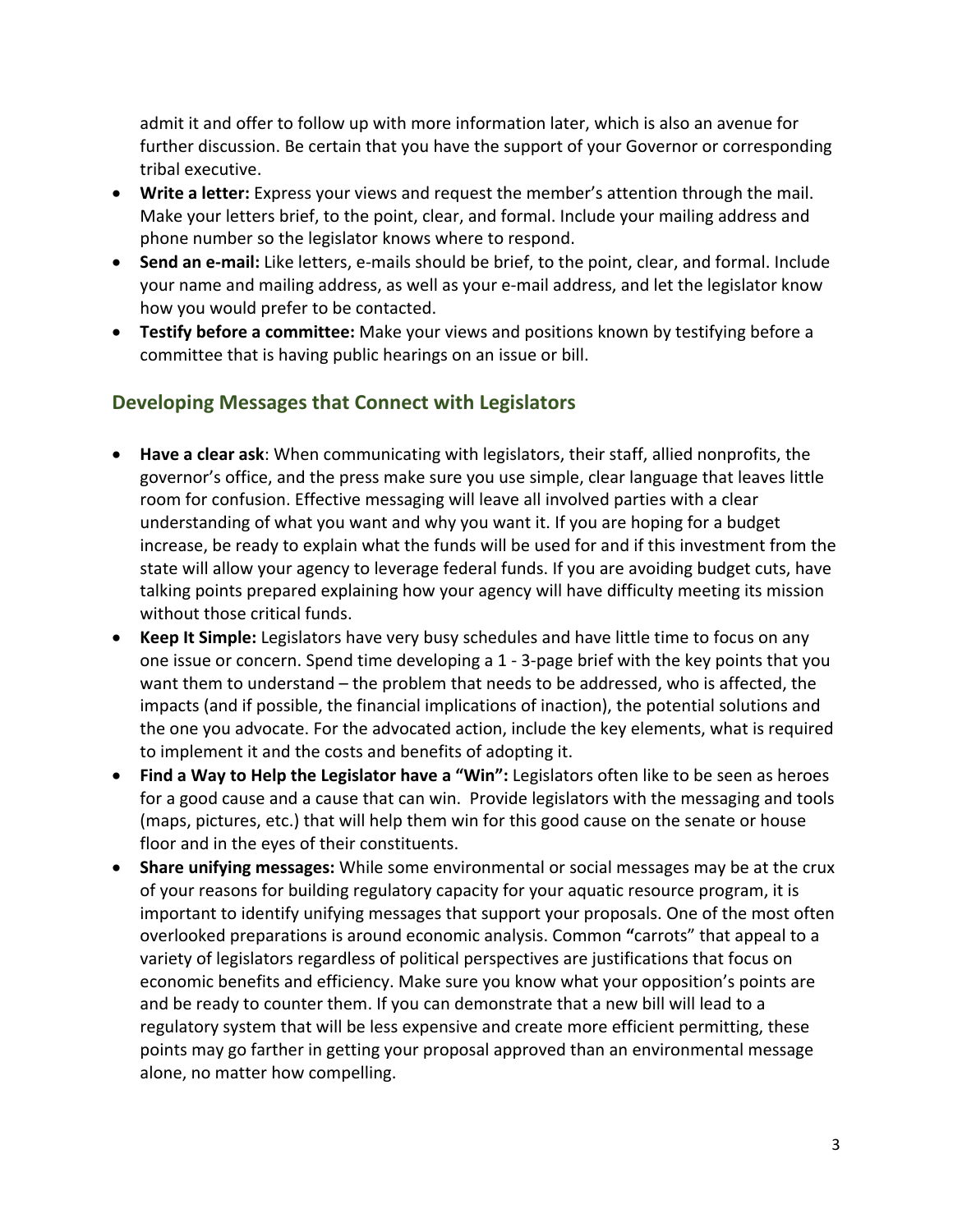- **Give your messaging a narrative arc**: A fact sheet or list of bullet points about a specific program is helpful but telling a story and providing examples about the work you do can be much more memorable for lawmakers and their staff. Storytelling is a key technique employed by legislative members as they make their points during floor speeches. Additionally, make sure you explain the benefits to people and communities, not only the environment in your messaging.
- **Practice your pitch**: If you or your staff are planning to conduct a meeting or testify, practice the pitch you are planning to make. The more polished your presentation is, the more you will feel comfortable adapting it to the situation or making it shorter or longer depending on the time and interests of the legislator or their staff. In addition to writing an outline and pulling together key facts and justifications, if you are new to this kind of outreach, practice your pitch with colleagues or in front of a mirror. The more comfortable you are, the more polished you will come across and the more effective you will be sharing your message(s).
- **Have a 1-2 minute "elevator speech" ready to go**: You never know when you might have the opportunity to meet with someone who can help your legislative work. This might be the legislator, a staffer, a community leader, or someone else that has influence on the legislative process. Having a brief, well-rehearsed speech about the issue, its impacts, why it needs to be addressed and the solution you are proposing can make a chance encounter a strategic asset. Keep the talk simple and memorable, because you may be speaking with someone who cannot take notes. You want your takeaways to be compelling and memorable.
- **Find the right messenger for your message**: Sometimes an agency's legislative liaison is the best person to talk to legislators. Alternatively, it may be more effective to have a legislator who is especially strong and knowledgeable about wetlands to lobby their colleagues. Another option is having a high-ranking member of the governor's office who can make calls on your agency's behalf. Making sure that legislators are hearing your message from more than one place will help to emphasize its importance and raise it on your state's policy agenda.
- **Maintain regular communication**: Make sure that your communications with legislators are both *responsive* to complaints or information requests and *proactive* (for example, laying the groundwork for future legislation or providing information that shows a planned approach may be damaging to resource protection). Keep an eye out for ways to share information and contacts with the legislator that are helpful to them, even if they are not specific to your legislative requests. Ideally, by nurturing your relationship, you may become their "go to" on your topic.
- **Document your outreach:** Keep a file of all communications and track interactions with individuals and offices, including dates and names. Include in your notes, what messages were communicated, what materials were provided, and any questions or commitments that were shared. This will serve as both a useful record for your agency, but also help in the process of assessing where future efforts should focus.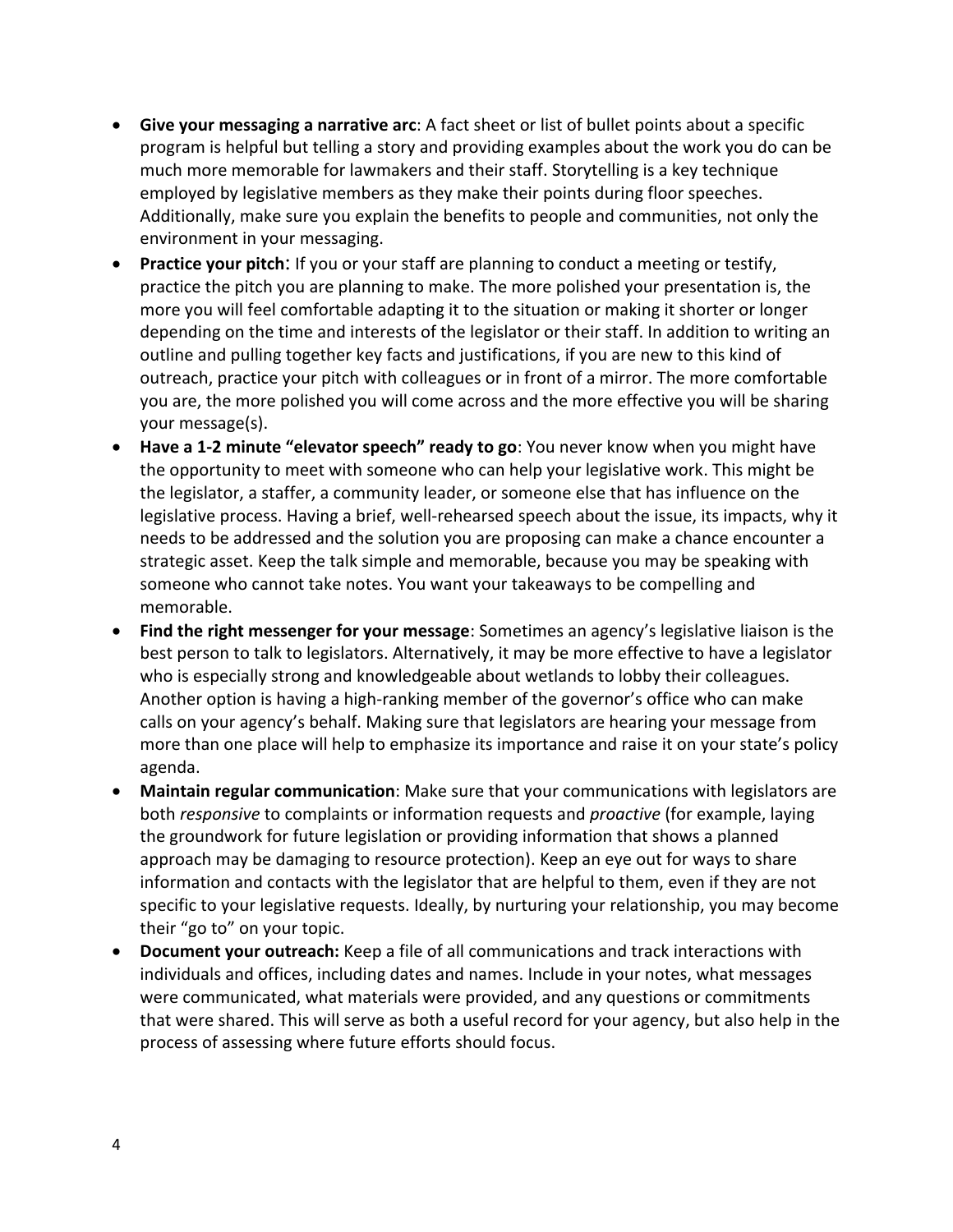### **Educating Legislators on Critical Issues**

- **Education is important**: Many state legislators are policy generalists and need to be educated about the basics of wetland policy. This can mean meeting with committee chairs and their staff to explain how various programs work or leaning on friendly legislators to help teach their colleagues about the importance of wetland conservation.
- **Host a field trip**: Work to bring legislators into the field so they can see for themselves how your agency works to protect and conserve wetlands. Engaging lawmakers and staff in the field can be an eye-opening experience for them and will be much more memorable than two pages of bullet points. Be sure to point out how regulations are working to protect the lawmaker's constituents from pollution, flooding, etc. Highlight the wetland benefits, and what may be lost because of inaction.
- **Host policy briefings**: Policy briefings at the capital can be a good way to engage legislators on a large scale. Make sure to market the briefing to legislators and their staff as a good way for them to meet agency officials and key staff in your office. Briefings are often best attended if lunch is provided, allowing busy lawmakers to skip the trip to the cafeteria.

## **Navigating Legislative Systems**

- **Understand the structure, systems, and processes of your state legislature**: State legislatures each have their own technical elements. It is important to learn the general responsibilities, structures, and processes of state legislatures, but there will be some elements that are specific to your state. At the end of this document are some general resources to help you in this process. However, you will need to identify specifics for your own state legislature. Check on your state government website for specifics, as most provide guides.
- **Understand the legislative calendar**: Every state legislature has a series of critical dates by which proposals must be received and approved. There are specific processes and deadlines that must be met to be considered. Identifying these will be critical to providing the information and supports necessary to get a bill passed.
- **Learn legislative lingo**: As with most specialized issues, working with the legislature comes with an entire vocabulary that is important to understand. Become familiar with terms and acronyms, so that you are up to speed during discussions and reading technical documents. The Oregon State Legislature provides a [legislative glossary](https://www.oregonlegislature.gov/citizen_engagement/Pages/Legislative-Glossary.aspx) that is useful. Identify information from your own state and become conversant in your state's legislative terms and their definitions.
- **Identify the legislative subcommittees with whom you can/will work**: Conduct research and relationship building to understand what both the subcommittee and its legislator members' interests and priorities are, as they can have mixed interests and specific goals for their work. Being able to tailor messaging and justifications to their specific needs will increase the likelihood of being supported. Make sure to identify their points of contact and keep that information up to date.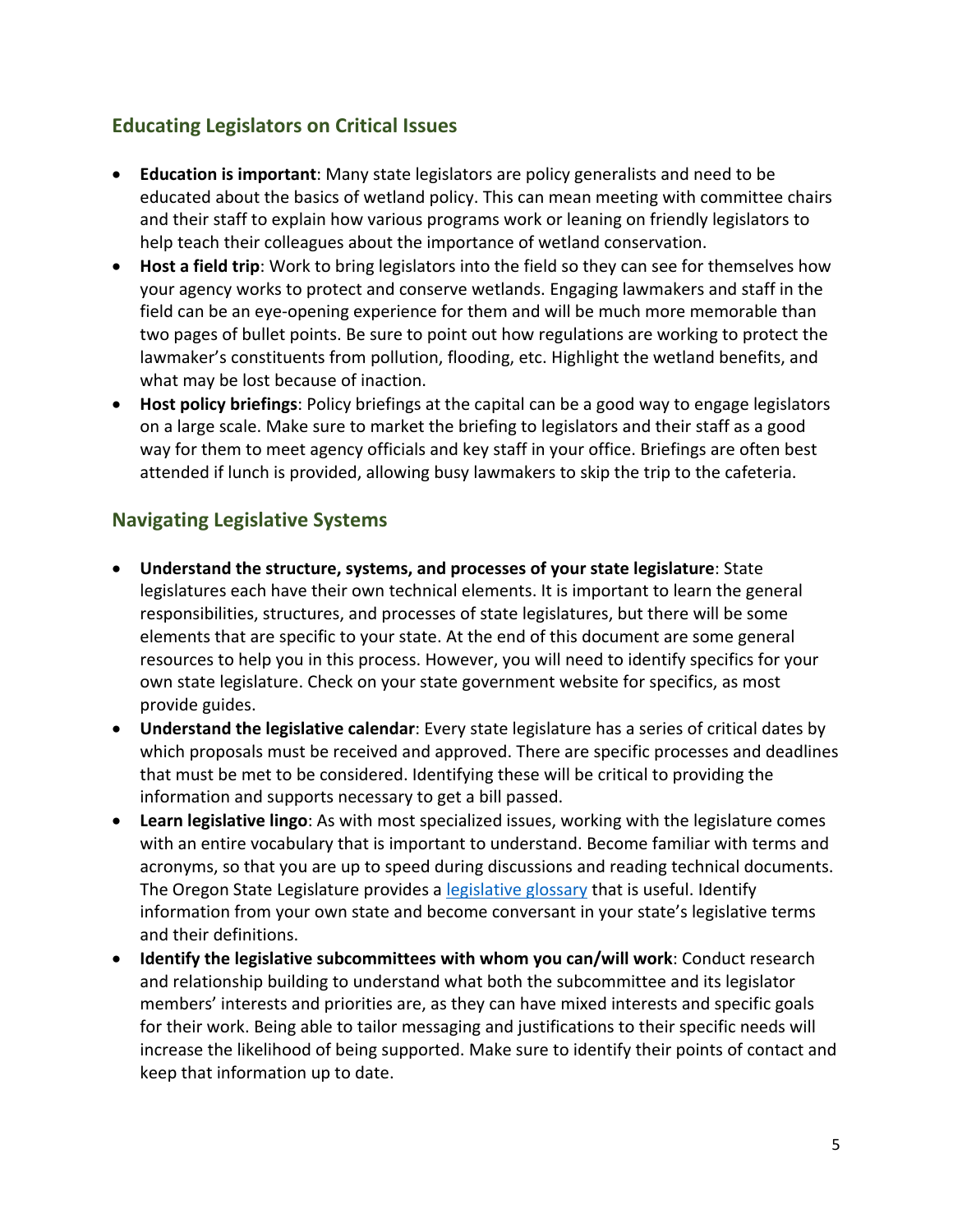- **Understand all the parts.** As you begin to learn about the process, understand that many bills include a fiscal note that is attached to the bill (note: bills that are just rule changes do not have fiscal notes). Attorneys must sign off on this fiscal note. Understanding the financial elements is important as you move forward in the process.
- **Prepare for presentations**. You may be asked to give presentations on pending bills or outline the justifications for budgets or elements of a proposed bill. Learn the expectations around presenting – timing, style, language, etc. Keep things simple, both in the language used and complexity. Be clear about why you are in support or against something, using justifications that will resonate with your audience.
- **Understand those impacted:** Do not just focus on getting supporters. If what you are proposing impacts a certain group or groups of people, make sure to understand their concerns and values, so that you can communicate about issues with their senators and representatives effectively. Providing information and opportunities for discussion with those representatives who might be against the proposed legislation, if well crafted, can help reduce opposition.
- **Work with those impacted to understand and address changes**: When a rule changes, work with a technical advisory group to help guide them and ensure that a balance of interests is represented and adequate, accurate information is provided to guide decisionmaking.

## **Some Initial Guiding Questions**

As you embark on working with legislators and proposing legislation, the following list of questions will assist you in exploring the landscape and options you have for conducting this work. While the list could be pages long, these questions represent an important starting point.

- What limitations does your agency have when working with legislators?
- Does your agency have a legislative liaison? If so, what is your working relationship with them?
- What relationships does your state already have with legislators and which do you need to develop to support your needs? Are there any new legislators that you should connect with?
- Are their restrictions at the state level about who can contact legislators and what requests are made? If so, what is the process for getting permission to contact them and for getting messages approved?
- Which legislative committees and subcommittees should you be approaching with your concerns/messages?
- Who is impacted by the legislative actions you are seeking? Who represents their interests in the legislature?
- What is your state's legislative calendar? When can legislation be introduced? What needs to happen before that and by what date?